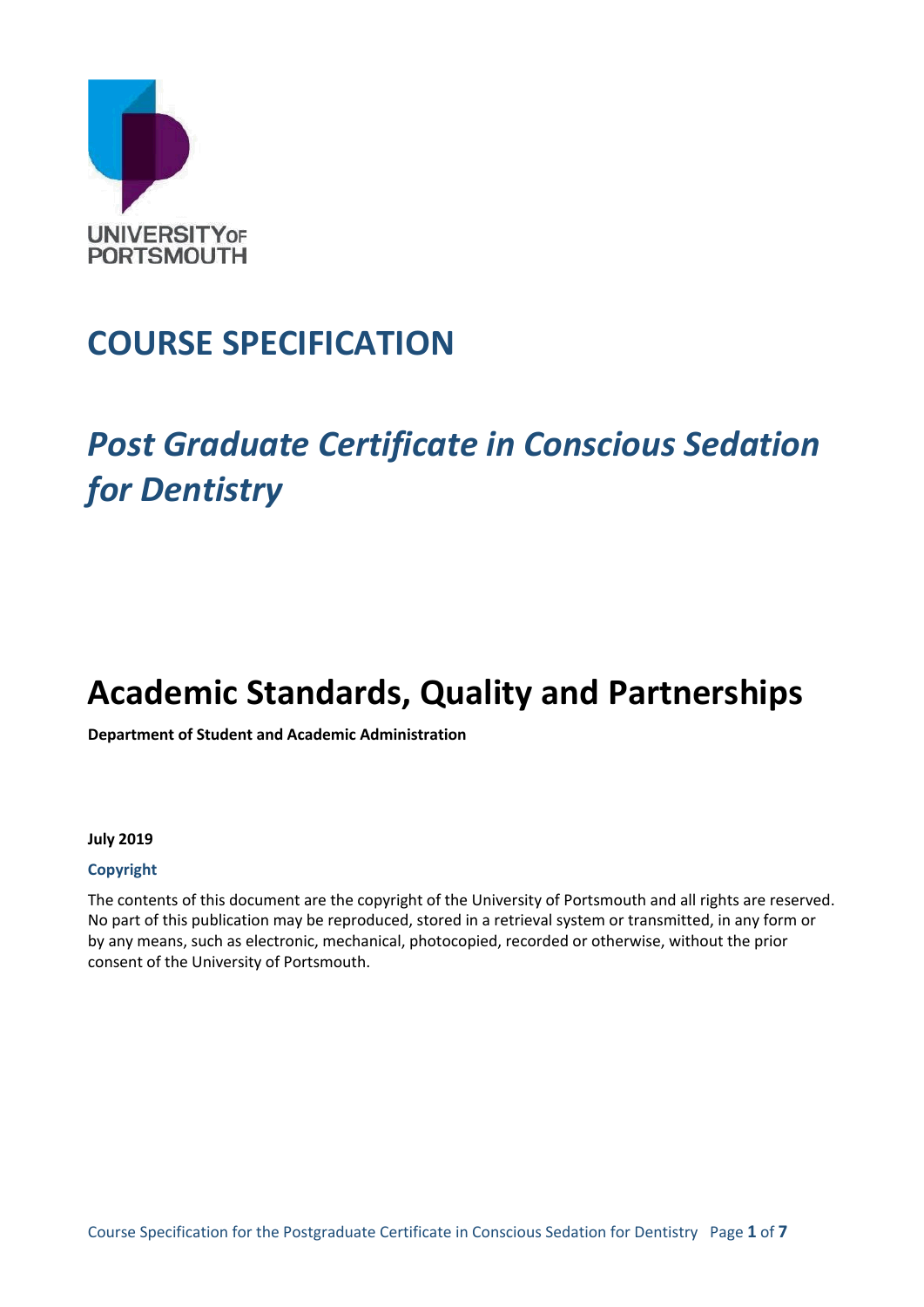## **COURSE SPECIFICATION**

| <b>Course Title</b>                                                                                     | <b>Postgraduate Certificate in Conscious</b><br><b>Sedation for Dentistry</b>                                                                                 |
|---------------------------------------------------------------------------------------------------------|---------------------------------------------------------------------------------------------------------------------------------------------------------------|
| <b>Final Award</b>                                                                                      | PG Cert Conscious Sedation for Dentistry                                                                                                                      |
| <b>Exit Awards</b>                                                                                      | <b>None</b>                                                                                                                                                   |
| Course Code / UCAS code (if applicable)                                                                 | <b>P3269PTC</b>                                                                                                                                               |
| Mode of study                                                                                           | Part time                                                                                                                                                     |
| Mode of delivery                                                                                        | Blended (Online, onsite + placement)                                                                                                                          |
| Normal length of course                                                                                 | 1 year                                                                                                                                                        |
| Cohort(s) to which this course specification<br>applies                                                 | From September 2021 intake onwards                                                                                                                            |
| <b>Entry Requirements</b>                                                                               | GDC registered Dentist with an active NHS performer<br>number                                                                                                 |
| <b>Awarding Body</b>                                                                                    | University of Portsmouth                                                                                                                                      |
| <b>Teaching Institution</b>                                                                             | University of Portsmouth                                                                                                                                      |
| Faculty                                                                                                 | Science and Health                                                                                                                                            |
| School/Department/Subject Group                                                                         | Dental Academy                                                                                                                                                |
| School/Department/Subject Group<br>webpage                                                              | https://www.port.ac.uk/about-us/structure-and-<br>qovernance/organisational-structure/our-academic-<br>structure/faculty-of-science-and-health/dental-academy |
| Course webpage including entry criteria                                                                 | https://www.port.ac.uk/study/courses/pacert-conscious-<br>sedation-for-dentistry                                                                              |
| Professional and/or Statutory Regulatory<br><b>Body accreditations</b>                                  | None                                                                                                                                                          |
| <b>Quality Assurance Agency Framework for</b><br><b>Higher Education Qualifications (FHEQ)</b><br>Level | level 7                                                                                                                                                       |

This course specification provides a summary of the main features of the course, identifies the aims and learning outcomes of the course, the teaching, learning and assessment methods used by teaching staff, and the reference points used to inform the curriculum.

This information is therefore useful to potential students to help them choose the right course of study, to current students on the course and to staff teaching and administering the course.

Further detailed information on the individual modules within the course may be found in the relevant module descriptors and the Course Handbook provided to students on enrolment.

Please refer to the [Course and Module Catalogue](https://course-module-catalog.port.ac.uk/#/welcome) for further information on the course structure and modules.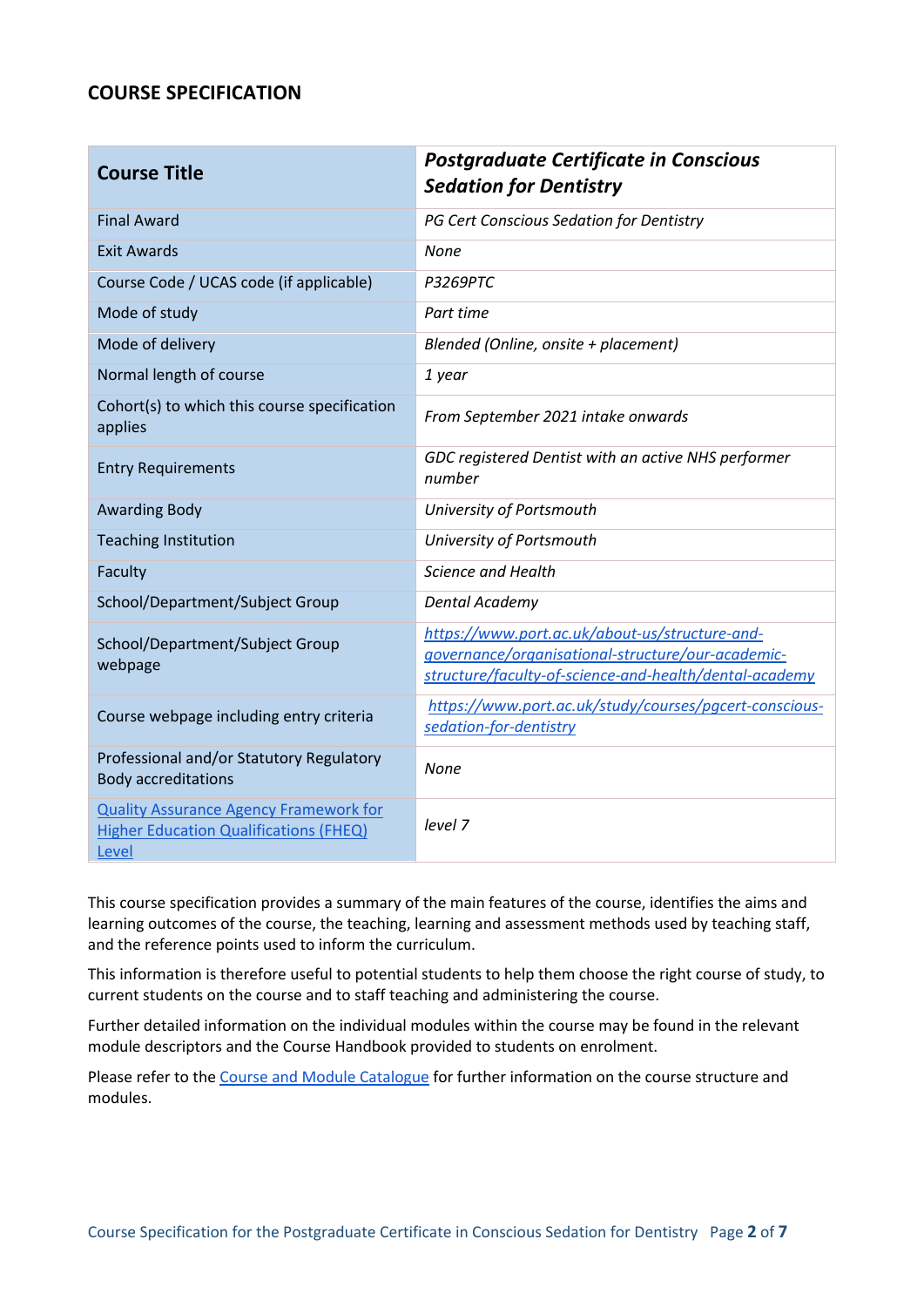# **Educational aims of the course**

### **The course aims to:**

- Provide dental practitioners with the knowledge and clinical skills to enable them to confidently use basic conscious sedation techniques for the safe practice of dentistry.
- Provide a setting in which students may develop a critical understanding of various clinical techniques relevant to contemporary sedation practice within dentistry.
- Provide an opportunity for students to develop skills in observation and self-reflection.
- Facilitate group learning and co-operation.
- Demonstrate a critical awareness and understanding of medical sciences relevant to conscious sedation.
- Formulate an understanding of the assessment, treatment planning and communication skills relating to managing anxious and phobic dental patients.
- Critically evaluate current research.
- Provide an understanding of the importance of non-pharmacological behaviour management techniques.
- Provide the opportunity to develop clinical skills relating to the safe and effective administration of a range of conscious sedation techniques.
- Ensure the principles and values that guide how the National Health Service should act and make decisions, are met.

# **Course Learning Outcomes and Learning, Teaching and Assessment Strategies**

The [Quality Assurance Agency for Higher Education \(QAA\)](http://www.qaa.ac.uk/en) sets out a national framework of qualification levels, and the associated standards of achievement are found in their [Framework for Higher Education](https://www.qaa.ac.uk/quality-code/higher-education-credit-framework-for-england)  [Qualifications](https://www.qaa.ac.uk/quality-code/higher-education-credit-framework-for-england) document.

The Course Learning Outcomes for this course are outlined in the tables below.

## **A. Knowledge and understanding of:**

| LO<br>numbe<br>r | <b>Learning outcome</b>                                                                                                                                                                                                                                                                                   | <b>Learning and</b><br><b>Teaching</b><br>methods                                              | <b>Assessment</b><br><b>Methods</b>                            |
|------------------|-----------------------------------------------------------------------------------------------------------------------------------------------------------------------------------------------------------------------------------------------------------------------------------------------------------|------------------------------------------------------------------------------------------------|----------------------------------------------------------------|
| A <sub>1</sub>   | Develop the necessary professional attributes to fulfil<br>the requirements of an effective sedationist utilising<br>the principles of evidence-based practice and<br>continuing professional development to engage as part<br>of a team delivering conscious sedation in the clinical<br>dental setting. | Live & recorded<br>lectures,<br>demonstrations<br>and workshops,<br>both onsite and<br>online. | Single best<br>answer<br>examinations,<br>Reflective<br>Report |
| A <sub>2</sub>   | Develop an understanding of the principles of good<br>clinical record keeping. Understand the elements of<br>clinical governance that underpin the provision of<br>conscious sedation including the use of audit, risk<br>assessment and the roles of the governing bodies.                               | Live & recorded<br>lectures,<br>demonstrations<br>and workshops,<br>both onsite and<br>online. | Single best<br>answer<br>examinations,<br>Reflective<br>Report |
| A <sub>3</sub>   | Develop an understanding of the unique relationship<br>between professional and patient. Explore the<br>principles of consent and the relevance of capacity,<br>confidentiality and other legal issues related to the<br>practice and delivery of basic conscious sedation<br>techniques.                 | Live & recorded<br>lectures,<br>demonstrations<br>and workshops,<br>both onsite and<br>online. | Single best<br>answer<br>examinations,<br>Reflective<br>Report |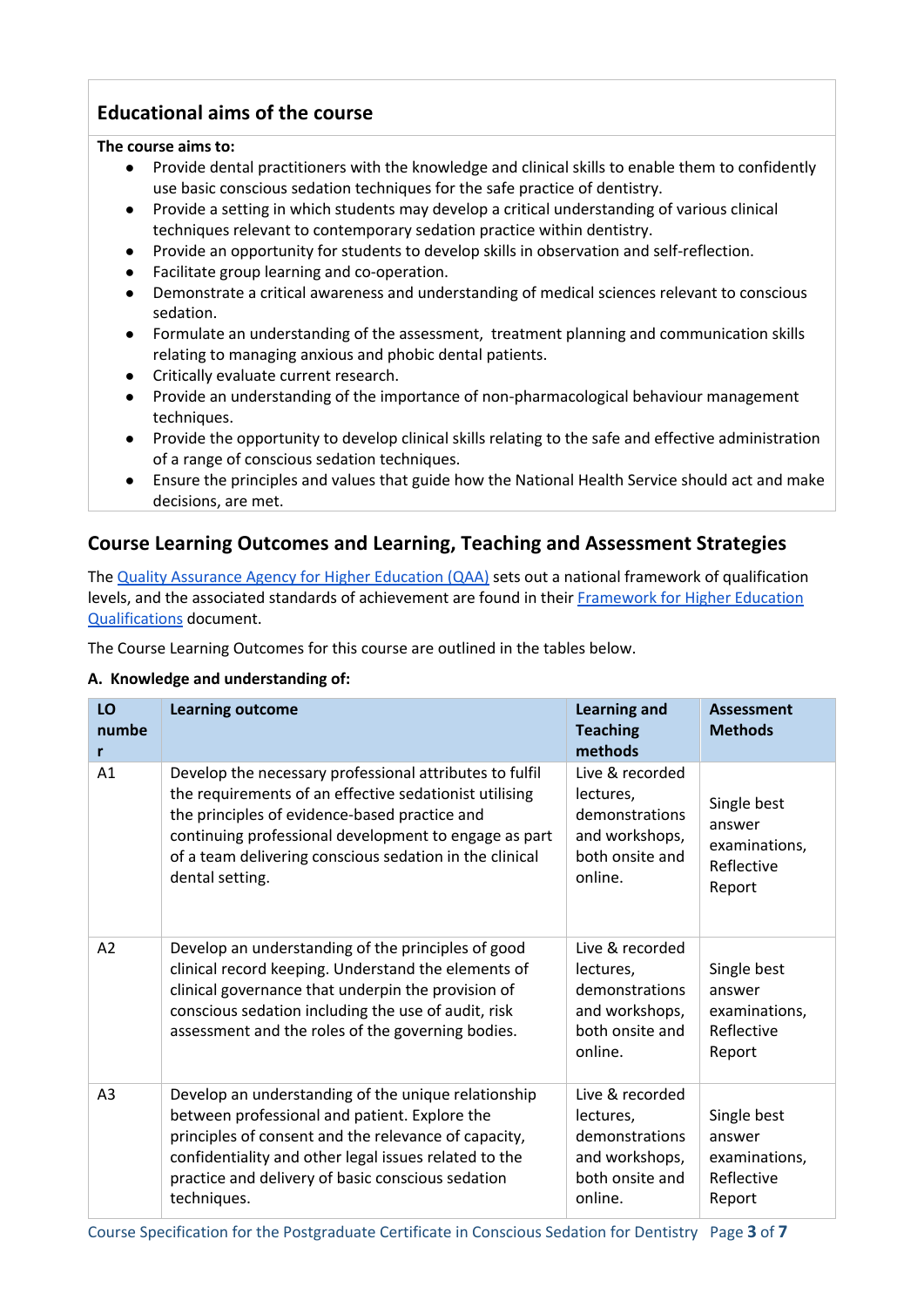| A4 | Develop an understanding of the concepts of pain and<br>anxiety. The anatomy and physiology relevant to the<br>use of conscious sedation, along with the associated<br>pharmacology.                | Live & recorded<br>lectures.<br>demonstrations<br>and workshops,<br>both onsite and<br>online. | Single best<br>answer<br>examinations,<br>Reflective<br>Report |
|----|-----------------------------------------------------------------------------------------------------------------------------------------------------------------------------------------------------|------------------------------------------------------------------------------------------------|----------------------------------------------------------------|
| A5 | Develop an understanding of patient assessment,<br>appropriate drug selection and patient management<br>including the relevant medico-legal implications of the<br>provision of conscious sedation. | Live & recorded<br>lectures,<br>demonstrations<br>and workshops,<br>both onsite and<br>online. | Single best<br>answer<br>examinations,<br>Reflective<br>Report |

## **B. Cognitive (Intellectual or Thinking) skills, able to:**

| LO<br>numbe<br>r | <b>Learning outcome</b>                                                                                                                                                           | <b>Learning and</b><br><b>Teaching</b><br>methods                                              | <b>Assessment</b><br><b>Methods</b>                            |
|------------------|-----------------------------------------------------------------------------------------------------------------------------------------------------------------------------------|------------------------------------------------------------------------------------------------|----------------------------------------------------------------|
| <b>B1</b>        | Appraise and maximise learning opportunities for all<br>members of the team providing basic conscious<br>sedation, monitor own performance through audit and<br>feedback.         | Live & recorded<br>lectures.<br>demonstrations<br>and workshops,<br>both onsite and<br>online. | Single best<br>answer<br>examinations,<br>Reflective<br>Report |
| <b>B2</b>        | Demonstrate an ability to critically evaluate and apply<br>guidelines applicable to the practice and delivery of<br>basic conscious sedation techniques.                          | Live & recorded<br>lectures,<br>demonstrations<br>and workshops,<br>both onsite and<br>online. | Single best<br>answer<br>examinations,<br>Reflective<br>Report |
| <b>B3</b>        | Demonstrate an ability to apply knowledge of<br>anatomical structures, physiological responses and<br>pharmacological techniques in planning and providing<br>conscious sedation. | Live & recorded<br>lectures,<br>demonstrations<br>and workshops,<br>both onsite and<br>online. | Single best<br>answer<br>examinations,<br>Reflective<br>Report |

## **C. Practical (Professional or Subject) skills, able to:**

| LO<br>numbe    | <b>Learning outcome</b>                                                                                                                                          | <b>Learning and</b><br><b>Teaching</b>                                  | <b>Assessment</b><br><b>Methods</b>                                                              |
|----------------|------------------------------------------------------------------------------------------------------------------------------------------------------------------|-------------------------------------------------------------------------|--------------------------------------------------------------------------------------------------|
|                |                                                                                                                                                                  | methods                                                                 |                                                                                                  |
| C <sub>1</sub> | Demonstrate a detailed understanding of the practical<br>aspects of patient assessment including recognising the<br>cause, signs and symptoms of dental anxiety. | Supervised<br>clinical<br>experience<br>during a clinical<br>attachment | Workplace-<br>based<br>assessments<br>using Direct<br>Observation of<br><b>Procedural Skills</b> |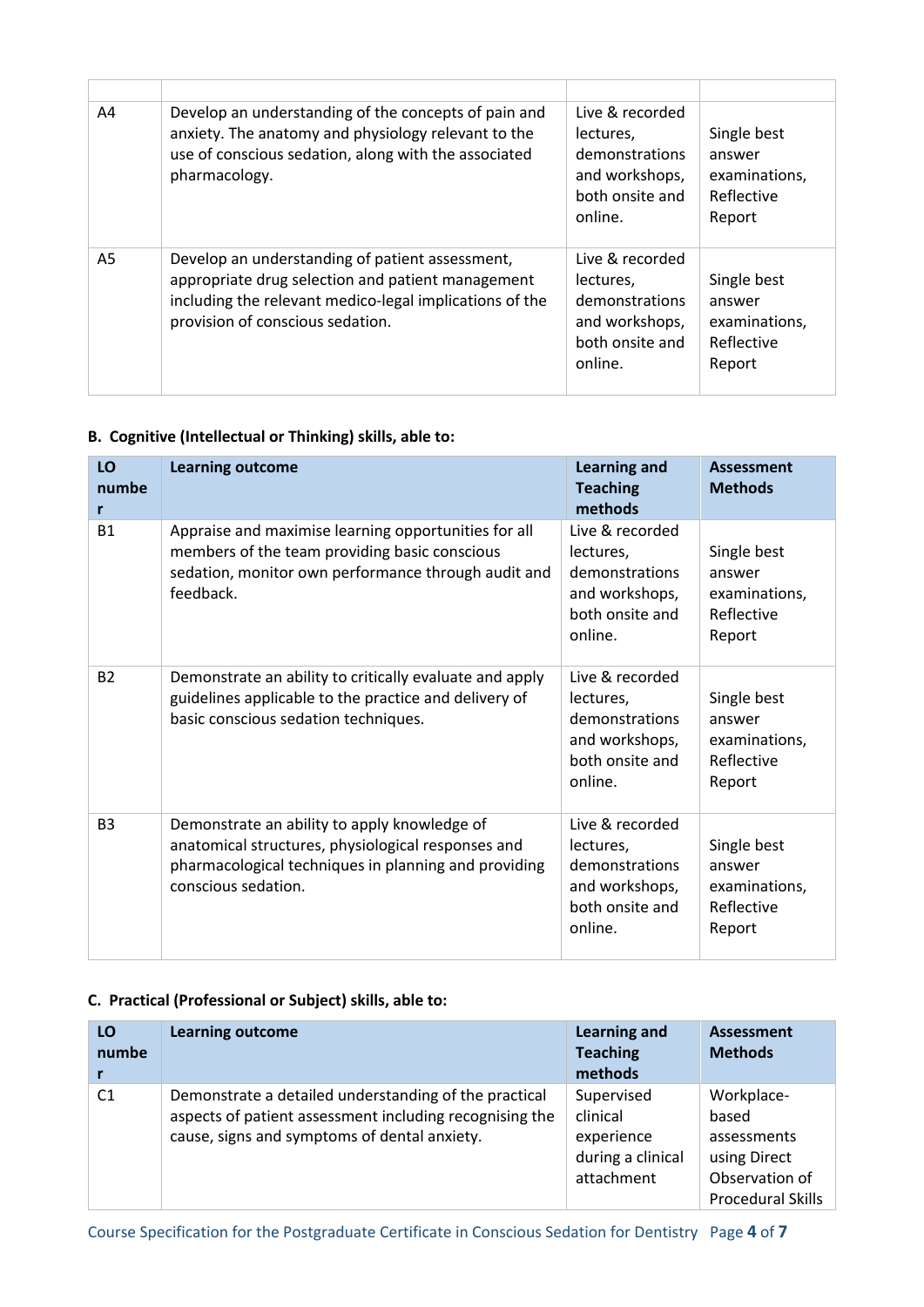|                |                                                                                                                                                        |                                                                         | (DOPS) and a<br>record of<br>experience                                                                                                     |
|----------------|--------------------------------------------------------------------------------------------------------------------------------------------------------|-------------------------------------------------------------------------|---------------------------------------------------------------------------------------------------------------------------------------------|
| C <sub>2</sub> | Demonstrate a proficiency of practical skills involved in<br>the provision of dental sedation and the care of the<br>patient throughout the procedure. | Supervised<br>clinical<br>experience<br>during a clinical<br>attachment | Workplace-<br>based<br>assessments<br>using Direct<br>Observation of<br><b>Procedural Skills</b><br>(DOPS) and a<br>record of<br>experience |
| C <sub>3</sub> | Demonstrate a detailed understanding of the<br>regulatory framework, governance and medico-legal<br>implications of providing dental sedation.         | Supervised<br>clinical<br>experience<br>during a clinical<br>attachment | Workplace-<br>based<br>assessments<br>using Direct<br>Observation of<br><b>Procedural Skills</b><br>(DOPS) and a<br>record of<br>experience |

## **D. Transferrable (Graduate and Employability) skills, able to:**

| LO<br>numbe<br>r | <b>Learning outcome</b>                                                                                                                                                                             | <b>Learning and</b><br><b>Teaching</b><br>methods                                              | <b>Assessment</b><br><b>Methods</b>                                                                                                                                                                            |
|------------------|-----------------------------------------------------------------------------------------------------------------------------------------------------------------------------------------------------|------------------------------------------------------------------------------------------------|----------------------------------------------------------------------------------------------------------------------------------------------------------------------------------------------------------------|
| D <sub>1</sub>   | Apply the principles and techniques of conscious<br>sedation for dentistry to day-to-day clinical practice.                                                                                         | Live & recorded<br>lectures,<br>demonstrations<br>and workshops,<br>both onsite and<br>online. | Single best<br>answer<br>examinations,<br>Reflective<br>Report.<br>Workplace-<br>based<br>assessments<br>using Direct<br>Observation of<br><b>Procedural Skills</b><br>(DOPS) and a<br>record of<br>experience |
| D <sub>2</sub>   | Be an independent learner and demonstrate<br>collaborative skills in working with associated dental<br>care professionals & other specialities in order to<br>provide holistic care to the patient. | Live & recorded<br>lectures,<br>demonstrations<br>and workshops,<br>both onsite and<br>online. | Single best<br>answer<br>examinations,<br>Reflective<br>Report.<br>Workplace-<br>based<br>assessments<br>using Direct<br>Observation of<br><b>Procedural Skills</b><br>(DOPS) and a                            |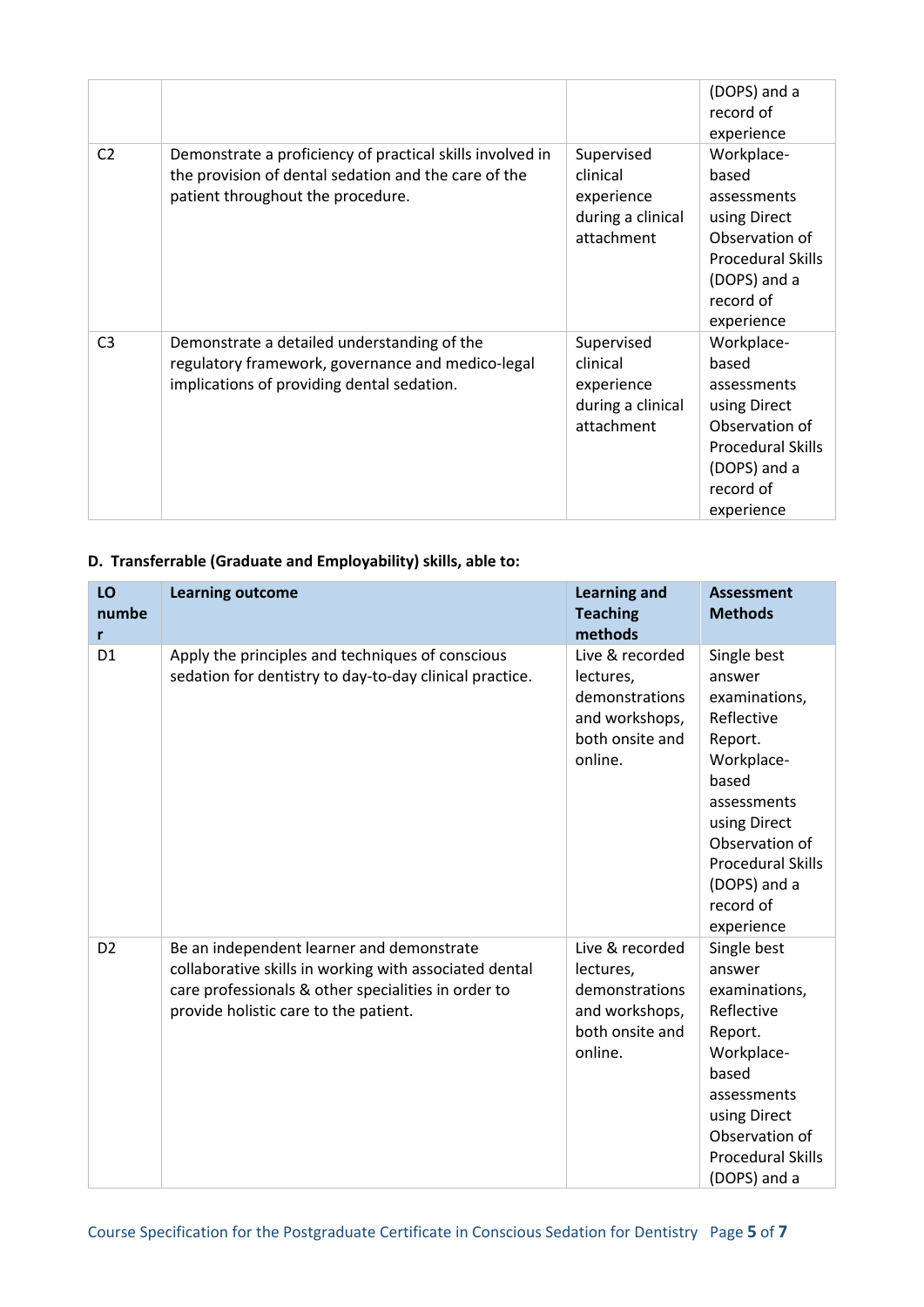|                |                                                                                                                                                    |                                                                                                | record of<br>experience                                                                                                                                                                                        |
|----------------|----------------------------------------------------------------------------------------------------------------------------------------------------|------------------------------------------------------------------------------------------------|----------------------------------------------------------------------------------------------------------------------------------------------------------------------------------------------------------------|
| D <sub>3</sub> | Meet deadlines and manage time effectively in the<br>treatment planning and also provision of conscious<br>sedation for dentistry for the patient. | Live & recorded<br>lectures,<br>demonstrations<br>and workshops,<br>both onsite and<br>online. | Single best<br>answer<br>examinations,<br>Reflective<br>Report.<br>Workplace-<br>based<br>assessments<br>using Direct<br>Observation of<br><b>Procedural Skills</b><br>(DOPS) and a<br>record of<br>experience |
| D <sub>4</sub> | Communicate effectively and confidently with the<br>patients with respect to the provision of conscious<br>sedation for dentistry.                 | Live & recorded<br>lectures,<br>demonstrations<br>and workshops,<br>both onsite and<br>online. | Single best<br>answer<br>examinations,<br>Reflective<br>Report.<br>Workplace-<br>based<br>assessments<br>using Direct<br>Observation of<br><b>Procedural Skills</b><br>(DOPS) and a<br>record of<br>experience |

## **Academic Regulations**

The current University of Portsmouth Academic Regulations will apply to this course.

Examination and Assessment Regulations 2019: 10. Compensation. The course has exemption from this academic regulation for patient safety reasons and therefore does not allow compensation.

## **Support for Student Learning**

The University of Portsmouth provides a comprehensive range of support services for students throughout their course, details of which are available at the [MyPort](http://myport.ac.uk/) student portal.

In addition to this University of Portsmouth will provide library facilities for access to journal articles for the recommended reading to support the module learning content.

All equipment and materials will be provided for students to use and complete the practical aspects of the course.

## **Evaluation and Enhancement of Standards and Quality in Learning and Teaching**

The University of Portsmouth undertakes comprehensive monitoring, review and evaluation of courses within clearly assigned staff responsibilities. Student feedback is a key feature in these evaluations, as represented in our [Policy for Listening to and Responding to the Student Voice](http://policies.docstore.port.ac.uk/policy-069.pdf) where you can also find further information.